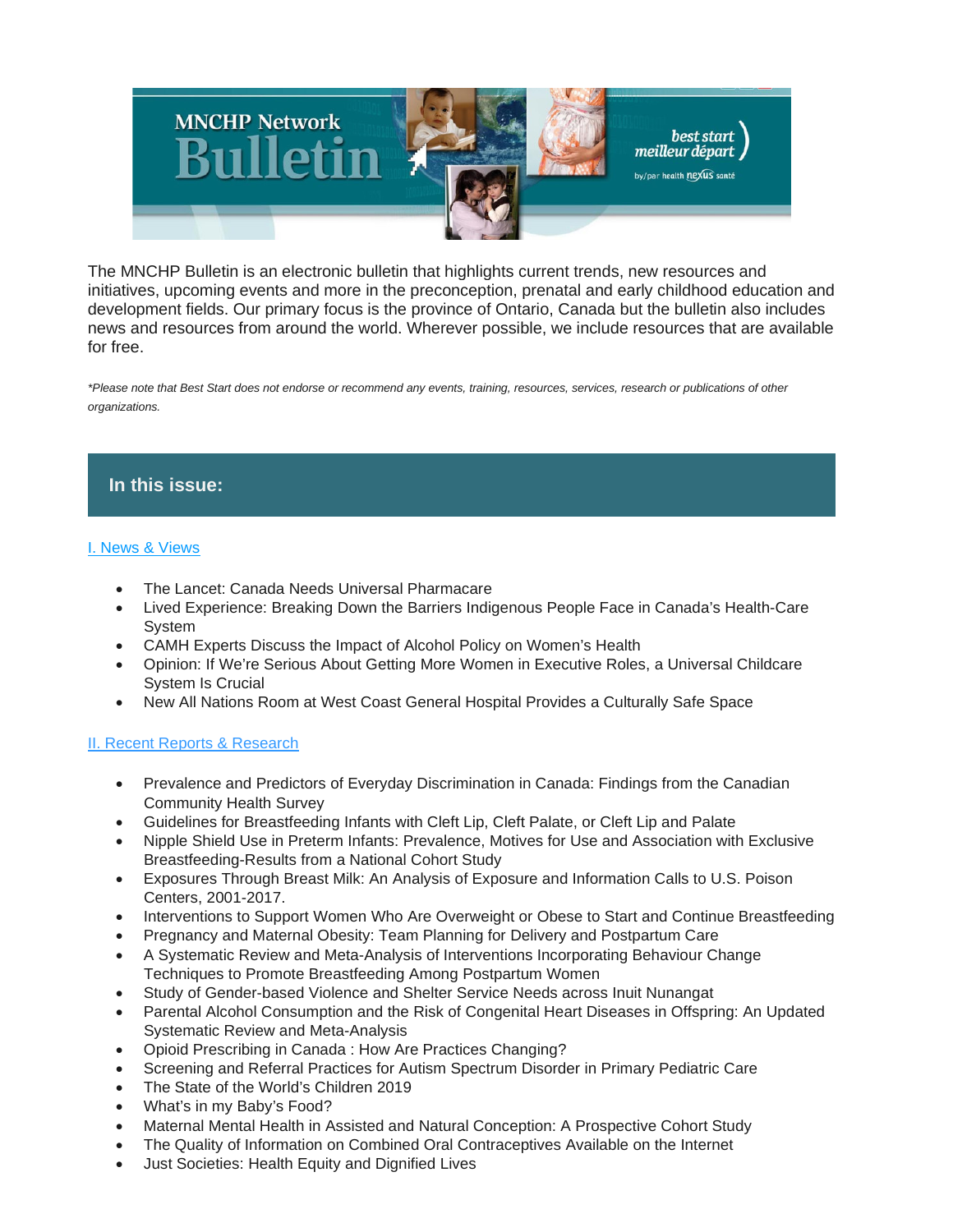#### [III](https://us14.admin.mailchimp.com/templates/preview-template?id=187034#III.%20Current%20Initiatives)[. Current Initiatives](https://us14.admin.mailchimp.com/templates/preview-template?id=187034#V.%20Current%20Initiatives)

- Call for Papers : A Special Issue on Poverty and Child Welfare Services
- November is Fall Prevention Month!
- Review the Quality Standards for Youth and Family Engagement Draft
- Survey: The Mental Health Commission of Canada (MHCC)
- Stoptober

## [VI. Upcoming Events](https://us14.admin.mailchimp.com/templates/preview-template?id=187034#IV.%20Upcoming%20Events)

- Cultural Awareness Training Sessions
- CCDI Webinar: Unconscious bias
- OMSSA Webinar: Motivational Interviewing
- 2019 BORN Ontario Conference
- CCDI Webinar: Unconscious Bias and Cannabis
- Nobody's Perfect Facilitator Training
- Webinar Indigenous Perspectives on Patient Safety
- Conference Child Development Update
- Advances in Nutrition: Mental Health Across the Lifespan
- The 2020 RHO Conference: The Current Practice, Research, Policy, Systems

## [VII. Resources](https://us14.admin.mailchimp.com/templates/preview-template?id=187034#V.%20Resources)

- Online Course : Understanding Trauma
- Risk-Benefit Assessment for Outdoor Play : A Canadian Toolkit
- Child Poverty by Federal Riding
- Family Engagement In Early Childhood Settings
- Writing About Pregnancy Loss
- An Indigenous Women's Reproductive Health Curriculum
- Free Online Course: Communicating Data Effectively
- Tenfold
- The Creating Healthy Communities through Cross-sector Collaboration White Paper

# **I. News & Views**

#### **The Lancet: Canada Needs Universal Pharmacare**

Canada's often-lauded health-care system has an unusual and unfortunate distinction. Physician care and hospital stays are universally publicly funded, but medicines are not. Canada is the only country in the world with public health care and no universal public system for providing prescription drugs (pharmacare).

#### [Learn more.](https://www.thelancet.com/journals/lancet/article/PIIS0140-6736(19)32324-4/fulltext)

#### **Lived Experience: Breaking Down the Barriers Indigenous People Face in Canada's Health-Care System**

"I personally believe many people have to connect more with indigenous people. Learn the real history of Canada and North America, learn what these people have gone through, and try and understand where they are at the current time. And as a non-indigenous person, look at the myths out there. Try to educate yourself and try to understand another culture."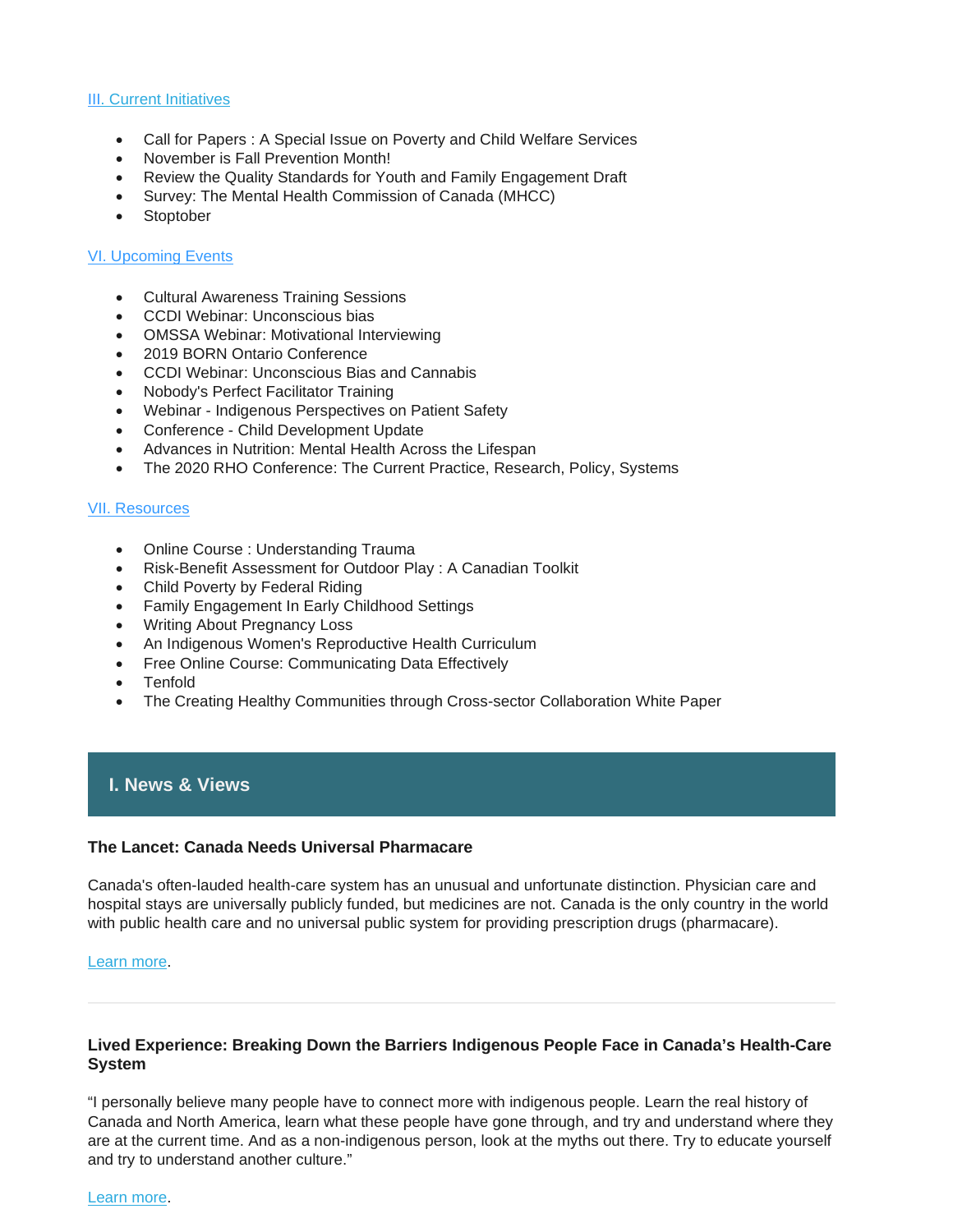# **CAMH Experts Discuss the Impact of Alcohol Policy on Women's Health**

[Canadian Addiction and Mental Health](http://www.camh.ca/) (CAMH) marked the publication of its [new Alcohol Policy](http://www.camh.ca/-/media/files/pdfs---public-policy-submissions/camh-alcoholpolicyframework-2019-pdf.pdf?la=en&hash=6DCD59D94B92BBC148A8D6F6F4A8EAA6D2F6E09B)  [Framework](http://www.camh.ca/-/media/files/pdfs---public-policy-submissions/camh-alcoholpolicyframework-2019-pdf.pdf?la=en&hash=6DCD59D94B92BBC148A8D6F6F4A8EAA6D2F6E09B) with a discussion among leading CAMH experts on the unique impact alcohol policy has on women's health and safety. While men have historically been more likely than women to drink, this gap has been narrowing. Of particular concern to CAMH experts:

- Different health harms for women associated with alcohol.
- The rise in daily consumption of alcohol by women.
- The increased availability of alcohol.
- Targeted marketing of alcohol to women.
- The relationship between alcohol and violence against women.

#### [Learn more.](http://www.camh.ca/en/camh-news-and-stories/experts-discuss-impact-of-alcohol-policy-on-womens-health)



**And remember: The safest option is no alcohol at any time before and during pregnancy!**

Visit and refer future parents to the bilingual website [alcoholfreepregnancy.ca](https://www.alcoholfreepregnancy.ca/) to learn more.

## **Opinion: If We're Serious About Getting More Women in Executive Roles, a Universal Childcare System Is Crucial**

When the budget breaks, or childcare is simply unavailable, women are overwhelmingly the ones picking up the slack by reducing their hours or leaving the work force altogether. Nine out of 10 stay-at-home parents are women. And much of Canada's pay gap is attributed to the fact that women are more likely to work parttime. Indeed, when you account for both full- and part-time work, women make only 69 cents for every dollar men earn.

#### [Learn more.](https://www.theglobeandmail.com/business/commentary/article-if-were-serious-about-getting-more-women-in-the-boardroom-a/)

## **New All Nations Room at West Coast General Hospital Provides a Culturally Safe Space**

The All Nations Room is a culturally-safe space inside West Coast General Hospital that is welcoming to Indigenous patients and their families, and where families can gather to share traditional healing practices and ceremonies, such as prayer and ritual cleansing. The space in the hospital in Port Alberni is a result of a partnership between First Nations, the First Nations Health Authority, and Island Health. Are you aware of such rooms in Ontario?

#### [Learn more.](https://firstnationshealthauthority.cmail20.com/t/i-l-pkrhjkk-wkutyxld-s/)

# **II. Recent Reports & Research**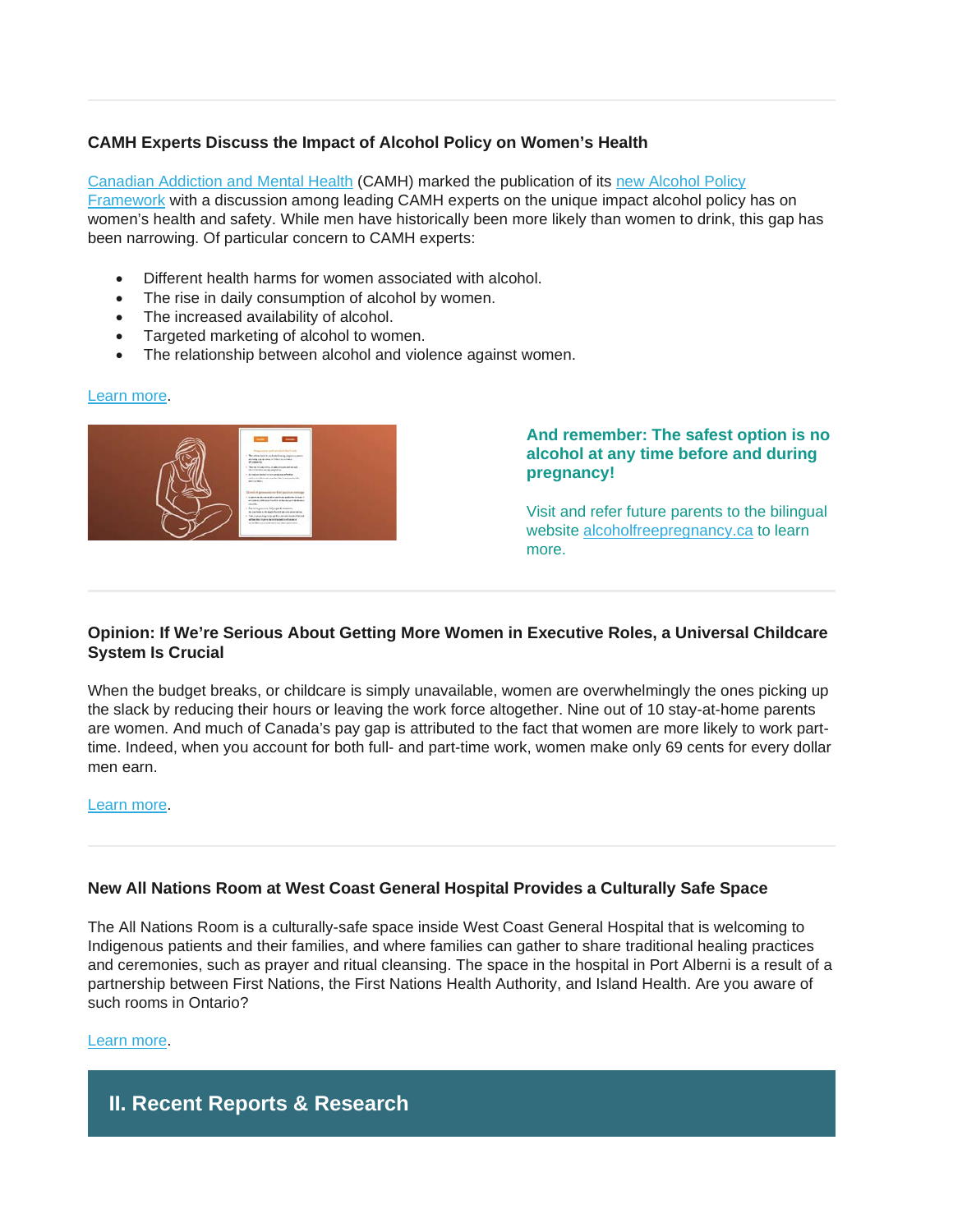

# **Prevalence and Predictors of Everyday Discrimination in Canada: Findings from the Canadian Community Health Survey**

National research on discrimination in Canada has been slim. Discrimination impacts many areas of life including health, social and economic participation. This paper reports the prevalence of everyday discrimination experienced by Canadians and uses multivariate regression analysis to explore its socio-demographic and health related predictors. The implications of these findings for social policy are discussed.

[Access the report.](https://www.wellesleyinstitute.com/wp-content/uploads/2019/10/Prevalence-and-Predictors.pdf)

#### **Guidelines for Breastfeeding Infants with Cleft Lip, Cleft Palate, or Cleft Lip and Palate**

In general, infants with cleft lip (CP) or cleft lip and palate (CLP) have difficulty creating suction and negative pressure because the oral cavity cannot be adequately separated from the nasal cavity during feeding. For these infants, negative consequences may include fatigue during breastfeeding, prolonged feeding times, nasal regurgitation, reflux, insufficient milk transfer, and impaired growth and nutrition. The literature describing breastfeeding outcomes in infants with CL/P is limited. Available evidence is anecdotal and sometimes contradictory, making it challenging to develop appropriate recommendations. This article from the Academy of Breastfeeding Medicine outlines recommendations and details answers to frequently asked questions.

[Access the article.](https://www.liebertpub.com/doi/full/10.1089/bfm.2019.29132.job)

## **Nipple Shield Use in Preterm Infants: Prevalence, Motives for Use and Association with Exclusive Breastfeeding-Results from a National Cohort Study**

The aim of this study was to determine the prevalence of nipple shield use, explore the motives for nipple shield use and elucidate the association with exclusive breastfeeding in preterm infants. Data on nipple shield use was available for 1407 infants. Nipple shields were used by 54% of the mother-infant dyads and was more often related to breastfeeding problems associated with the infant than with the mother. The most common motive for nipple shield use was "infant slipped the nipple" (52%). The lower the gestational age, the more frequently nipple shields were used for motives related to the infant. For those using a nipple shield, only the motive "infant fell asleep at the breast" was associated with a higher risk of not breastfeeding exclusively at discharge, and "breast too engorged" with a lower risk of not breastfeeding exclusively, but overall nipple shield use was associated with failure of exclusive breastfeeding.

#### [Access the article.](https://www.ncbi.nlm.nih.gov/pmc/articles/PMC6754237/)

# **Exposures Through Breast Milk: An Analysis of Exposure and Information Calls to U.S. Poison Centers, 2001-2017**

Authors analyzed US National Poison Data System calls between 2001 and 2017 with "Exposure through breast milk" or "Drug use during breastfeeding" as the coded scenario. Exposure calls that reported major effects involved opioids, benzodiazepines, ethanol, cyclobenzaprine, insulin, and amphetamines. Exposure calls most commonly involved antibiotics, antifungals, benzodiazepines, opioids, and selective serotonin reuptake inhibitors (SSRIs). Information calls most commonly involved systemic antibiotics, SSRIs, antihistamines, corticosteroids, and benzodiazepines. Most cases of severe toxicity included potential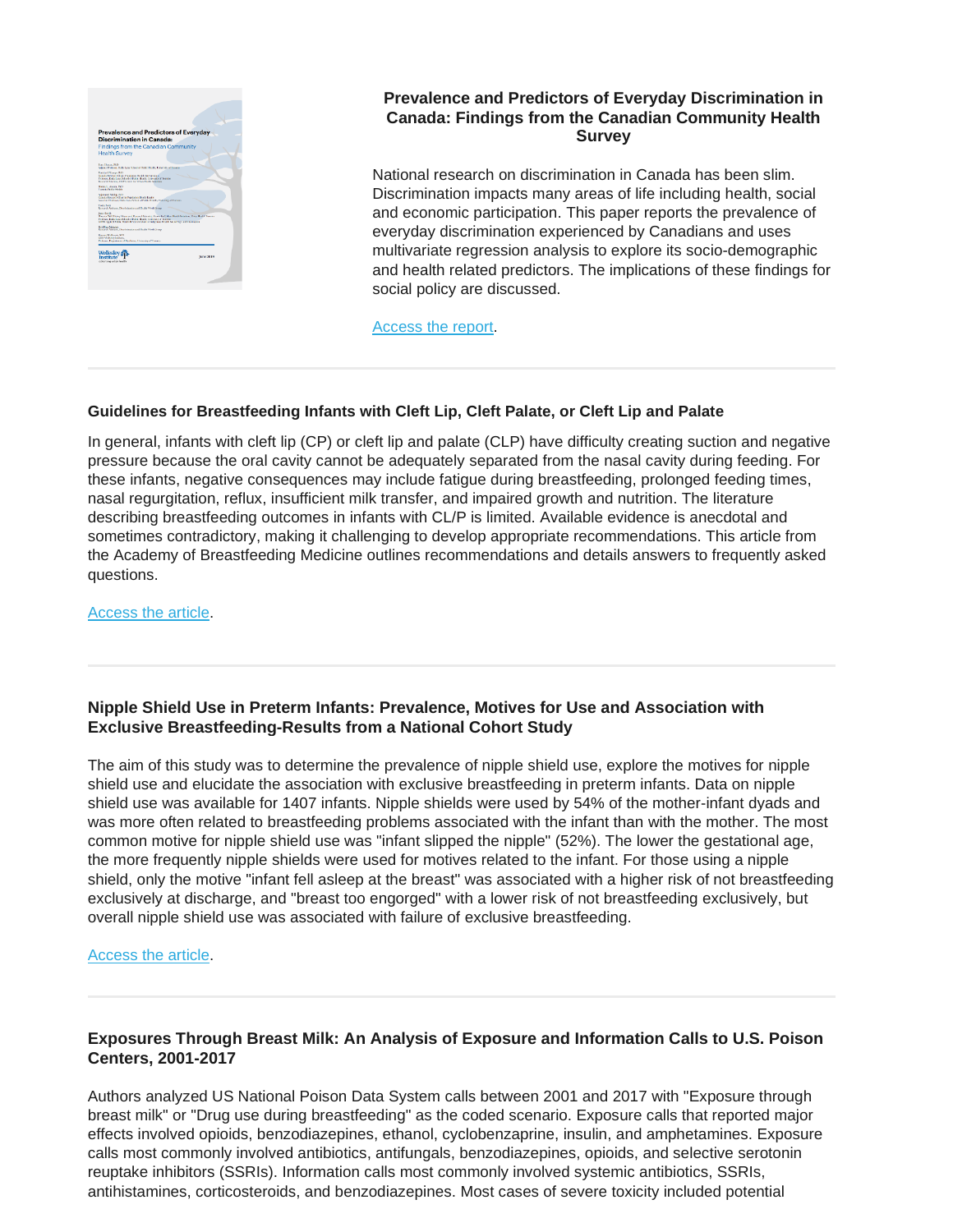#### exposures through breast milk to benzodiazepines and opioids.

#### [Access the article.](https://www.ncbi.nlm.nih.gov/pubmed/31211594)



**Speaking of exposure...**

[Watch the recording](http://en.beststart.org/past-events/webinar-how-talk-about-environmental-safety-prenatal-classes-using-prenatal-education-messages) of *How to talk about environmental safety in prenatal classes* to learn more about exposure during pregnancy.

## **Interventions to Support Women Who Are Overweight or Obese to Start and Continue Breastfeeding**

Women who are overweight or obese can experience challenges with breastfeeding that could be overcome with additional encouragement and support. To find out what types of support are provided and what works best, authors identified seven randomised controlled trials (RCTs) involving 831 women, conducted in highincome countries between 2006 and 2015. Unfortunately, the methods used by the available trials varied in quality, with small numbers of participants, and no trial compared one type of support to another. Therefore, the effectiveness of interventions for supporting women who are overweight or obese to start and continue breastfeeding remains unclear.

[Access the study.](https://www.cochrane.org/CD012099/PREG_interventions-support-women-who-are-overweight-or-obese-start-and-continue-breastfeeding)

# **SOGC Guidelin - Pregnancy and Maternal Obesity: Team Planning for Delivery and Postpartum Care**

This SOGC guideline is for health care providers (obstetricians, family doctors, midwives, nurses, anaesthesiologists) who provide pregnancy-related care to women with obesity. It reviews key aspects in the pregnancy care of women with obesity and focuses on Team Planning for Delivery and Postpartum Care.

[Access the article.](https://www.jogc.com/article/S1701-2163(19)30454-2/pdf)

## **A Systematic Review and Meta-Analysis of Interventions Incorporating Behaviour Change Techniques to Promote Breastfeeding Among Postpartum Women.**

Looking for effectiveness of the Behaviour Change Techniques (BCTs) within interventions trialled internationally after pregnancy to promote exclusive and mixed breastfeeding, a review of the literature was performed. It revealed a moderate significant effect of the interventions promoting exclusive breastfeeding up to four weeks postpartum but this effect slightly declined beyond thirteen weeks. Twenty-nine BCTs were identified within interventions. 'Credible source' and 'instruction on how to perform the behaviour' were the most prevalent. 'Social support (unspecified)' contributed to the effectiveness of exclusive breastfeeding interventions five to eight weeks postpartum.

[Access the article.](https://www.ncbi.nlm.nih.gov/pubmed/31117897?dopt=Abstract)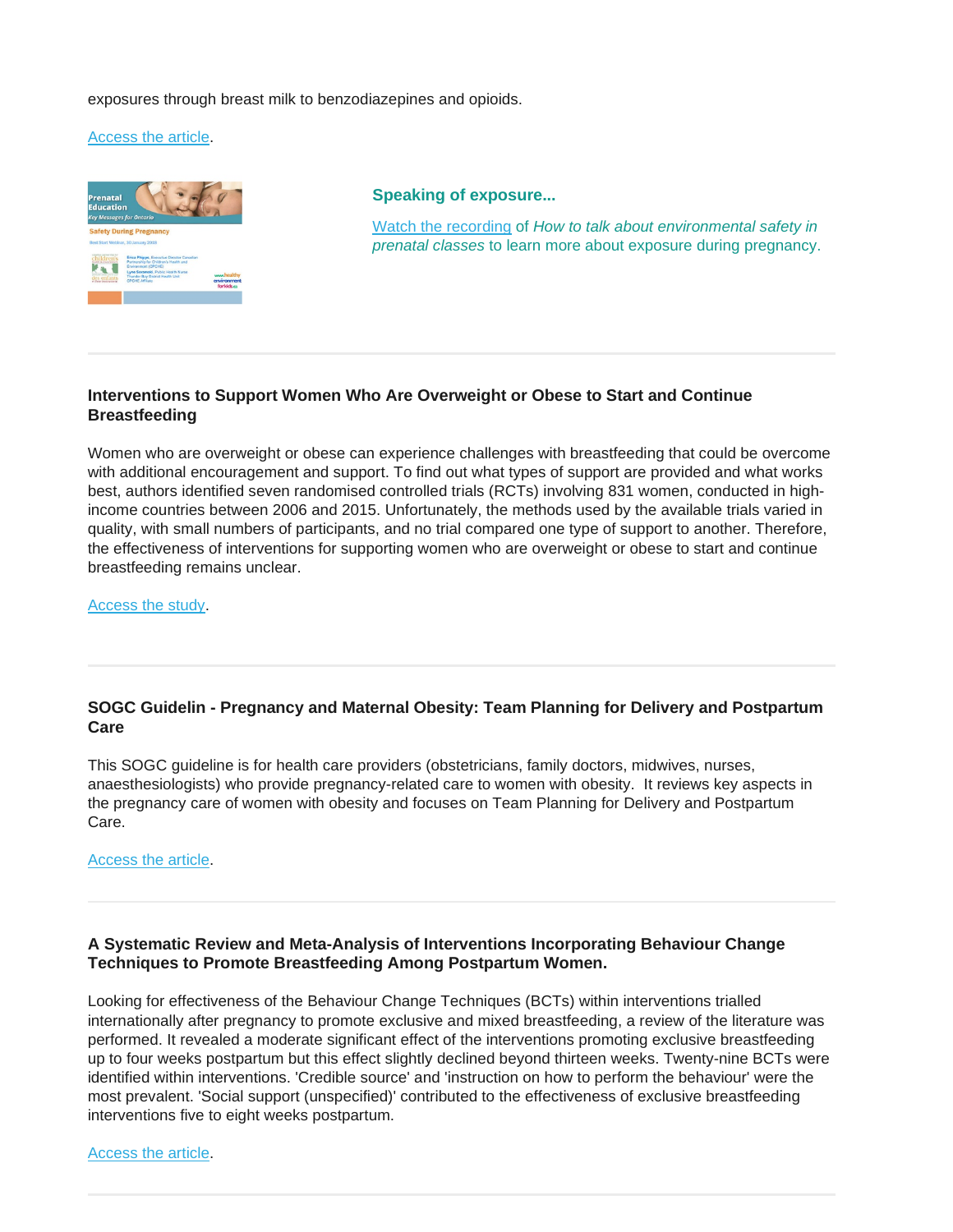

# **Study of Gender-based Violence and Shelter Service Needs across Inuit Nunangat**

The Study of Gender-based Violence and Shelter Service Needs across Inuit Nunangat was conducted to increase understanding of the factors affecting Inuit women's experiences of violence. The study explores the determinants of gender-based violence in Inuit communities and identifies service gaps to improve the effectiveness of actions that aim to address the needs of Inuit women experiencing violence.

[Learn more.](https://www.pauktuutit.ca/project/study-of-gender-based-violence-and-shelter-services-needs-across-inuit-nunangat/)

**By the way...**

Are you working with biological, foster, and adoptive parents of Inuit children aged 0 to 6 years old ? Then check out the book *[Atuaqsijut: Following the Path Sharing Inuit Specific Ways.](https://resources.beststart.org/product/k84a-atuaqsijut-inuit-manual/)*



# **Parental Alcohol Consumption and the Risk of Congenital Heart Diseases in Offspring: An Updated Systematic Review and Meta-Analysis**

To provide updated evidence to assess the association between parental alcohol consumption and the risk of total congenital heart diseases (CHDs) and specific CHD phenotypes in offspring, and explore the possible dose–response pattern, authors performed a literature review. Although the role of potential bias and evidence of heterogeneity should be carefully evaluated, this review indicates that parental alcohol exposures are significantly associated with the risk of CHDs in offspring, which highlights the necessity of improving health awareness to prevent alcohol exposure during preconception and conception periods.

[Access the article](https://journals.sagepub.com/doi/10.1177/2047487319874530) and [read the discussion.](https://www.sciencedaily.com/releases/2019/10/191003074846.htm)



Opioid Prescribing in Canada How Are Practices Changing?



# **Opioid Prescribing in Canada : How Are Practices Changing?**

Opioid prescribing practices are changing across Canada. Fewer people are starting opioid prescriptions and using opioids long term. This report from the [Canadian Institute for Health](https://www.cihi.ca/en)  [Information](https://www.cihi.ca/en) presents trends in opioid prescribing in Ontario, Manitoba, Saskatchewan and British Columbia from 2013 to 2018 and discusses findings within the context of initiatives and guidelines aimed at reducing harms associated with prescription opioid use

[Read the report.](https://www.cihi.ca/sites/default/files/document/opioid-prescribing-canada-trends-en-web.pdf)

## **Screening and Referral Practices for Autism Spectrum Disorder in Primary Pediatric Care**

To examine screening practices for autism spectrum disorder (ASD), subsequent referrals, and diagnostic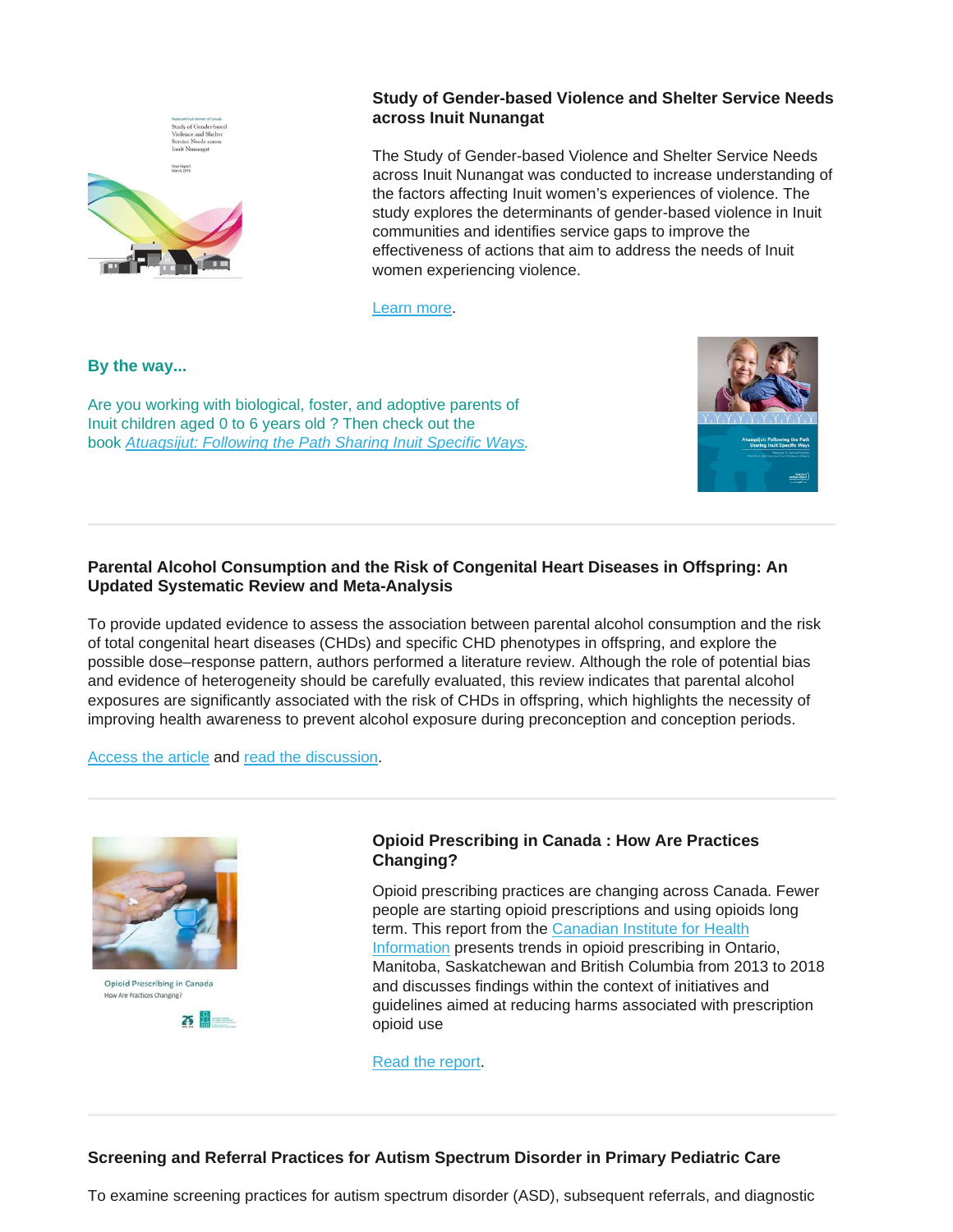outcomes within a large network of primary pediatric care practices, rates of ASD screening at 18- and 24 month well-child visits were examined among 290 primary care providers within 54 pediatric practices between June 2014 and June 2016. The study revealed that the vast majority were screened for autism at ages 18 and 24 months as recommended by the American Academy of Pediatrics. However, in cases where children were flagged by the screening test, just 31 percent of providers made a referral to an autism specialist.

[Access the article](https://pediatrics.aappublications.org/content/144/4/e20183326) and [read the discussion.](https://www.disabilityscoop.com/2019/09/24/study-when-kids-show-signs-autism-pediatricians-fall-short/27187/)

#### **Speaking of which...**

The webinar *[Supporting Families with a Child with Autism](http://en.beststart.org/past-events/webinar-SupportingFamiliesWithAChildWithAutismSpectrumDisorder-11Jul2018)  [Spectrum Disorder](http://en.beststart.org/past-events/webinar-SupportingFamiliesWithAChildWithAutismSpectrumDisorder-11Jul2018)* provided service providers with insight into understanding, support and referral of children 0-6 with an Autism Spectrum Disorder. It provided them with practical suggestions in supporting parents who have a child with Autism Spectrum Disorder. Watch the recording today!





#### **The State of the World's Children 2019**

For the first time in 20 years, UNICEF's flagship report examines the issue of children, food and nutrition, providing a fresh perspective on a rapidly evolving challenge. Despite progress in the past two decades, one third of children under age 5 are malnourished – stunted, wasted or overweight – while two thirds are at risk of malnutrition and hidden hunger because of the poor quality of their diets. At the center of this challenge is a broken food system that fails to provide children with the diets they need to grow healthy.

[Learn more,](https://www.unicef.org/press-releases/poor-diets-damaging-childrens-health-worldwide-warns-unicef) browse the [special interactive feature,](https://uni.cf/SOWC-2019) download [the](https://www.unicef.org/reports/state-of-worlds-children-2019)  [report here,](https://www.unicef.org/reports/state-of-worlds-children-2019) or explore the [data here.](https://data.unicef.org/resources/dataset/sowc-2019-statistical-tables/)

## **What's in my Baby's Food?**

A recent, national investigation finds 95 percent of baby foods tested contain toxic chemicals that lower babies' IQ, including arsenic and lead. 1 in 4 baby foods contained all 4 toxic heavy metals tested in this study. The resulting report includes safer choices for parents, manufacturers and retailers seeking healthy foods for infants.



[Learn more.](https://www.healthybabyfood.org/sites/healthybabyfoods.org/files/2019-10/BabyFoodReport_FULLREPORT_ENGLISH_R5b.pdf)

#### **Introducing solid foods?**

The booklet *[Feeding Your Baby,](https://resources.beststart.org/product/d12e-feeding-your-baby-booklet/)* for parents, provides information about feeding their baby from six months to one year. Shaped like a wall calendar, it answers questions they may have about breastfeeding and starting solid foods.

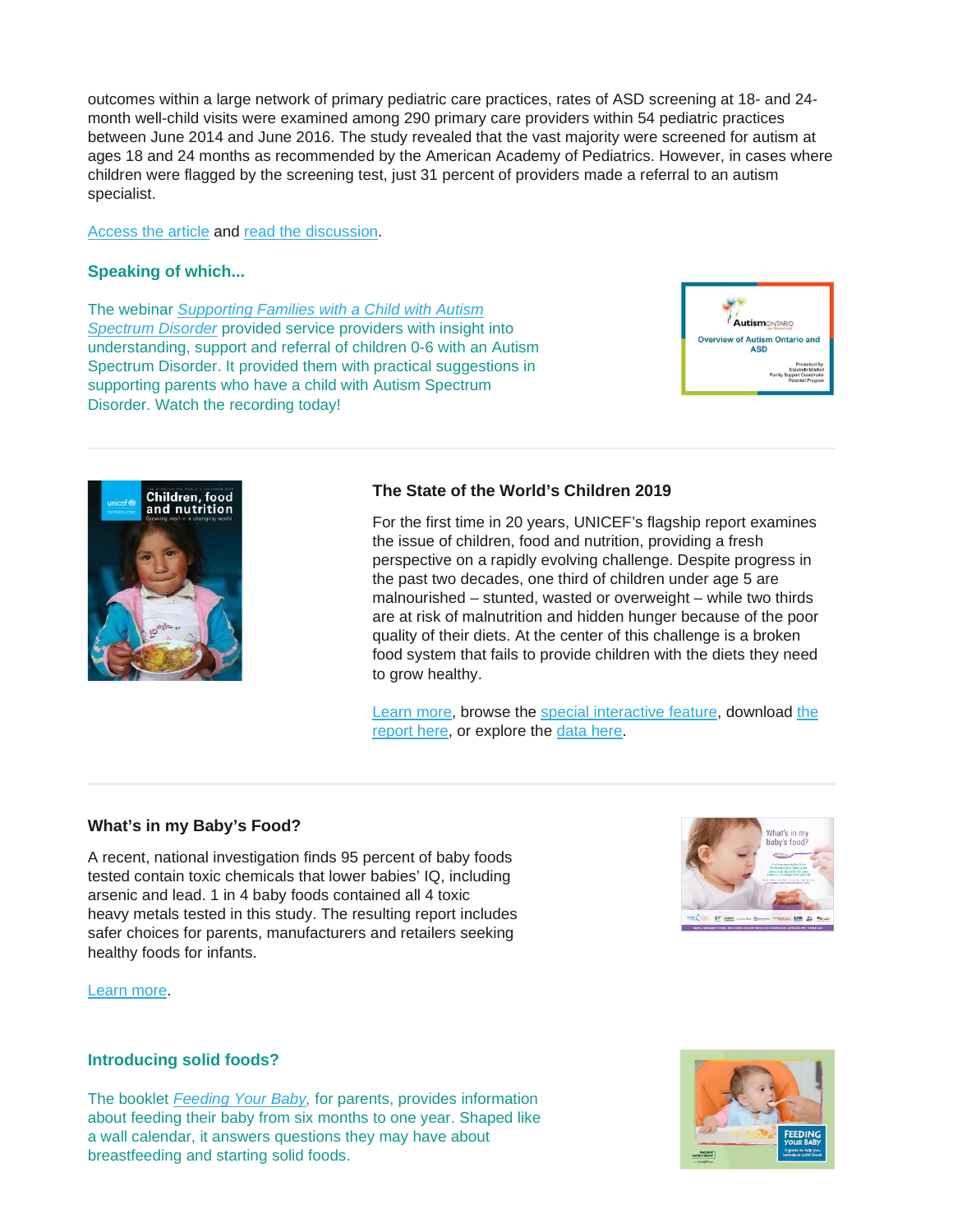# **Maternal Mental Health in Assisted and Natural Conception: A Prospective Cohort Study**

To compare the pregnancy and postpartum self-reported mood and mental health status of women who conceived with assisted reproductive technology (ART) with those of women who conceived spontaneously, 1176 pregnant women from prenatal clinics in the Ontario Birth Study were enrolled. Women who conceived using ART reported decreased rates of depressive symptoms, perceived stress, and generalized anxiety during the second trimester of pregnancy compared with women who had spontaneously conceived pregnancies, and both groups experienced similar mental health status earlier in gestation and in the postpartum period.

#### [Access the article.](https://www.jogc.com/article/S1701-2163(19)30271-3/abstract?dgcid=raven_jbs_etoc_email)

#### **Speaking of preconception...**

Visit and refer future parents to the bilingual website [HealthBeforePregnancy.ca](https://www.healthbeforepregnancy.ca/) for information to help plan for the healthiest baby possible.



## **The Quality of Information on Combined Oral Contraceptives Available on the Internet**

To evaluate the quality of online information on Combined oral contraceptives (COC), a quantitative content analysis was completed on websites containing patient health information on COCs. Most websites mentioned contraceptive benefit (81.3%), and half reported the typical effectiveness of COCs (53.1%). Commonly included non-contraceptive benefits were alleviation of dysmenorrhea (87.5%) and reduced blood loss (84.4%). Risk of venous thromboembolism was listed in 81.3% of websites, including stroke (56.3%) and myocardial infarction (46.9%); however, sites failed to include details with these risks. Only 46.9% provided information on starting COC; the first-day start method was the most common (40.6%). Nearly half lacked details on managing missed pills (46.9%).

#### [Access the article.](https://www.jogc.com/article/S1701-2163(19)30082-9/pdf)



## **Just Societies: Health Equity and Dignified Lives**

To analyze the impact of drivers influencing health, while proposing actions to improve inequalities in health, the Pan American Health Organization has established the Commission on Equity and Health Inequalities in the Americas. Their recent report provides examples of successful policies, programs, and actions implemented in countries and presents 12 recommendations to achieve health equity, calling for coordinated actions among local and national governments, transnational organizations, and civil society to jointly address the social determinants of health.

[Read the report.](http://iris.paho.org/xmlui/handle/123456789/51571)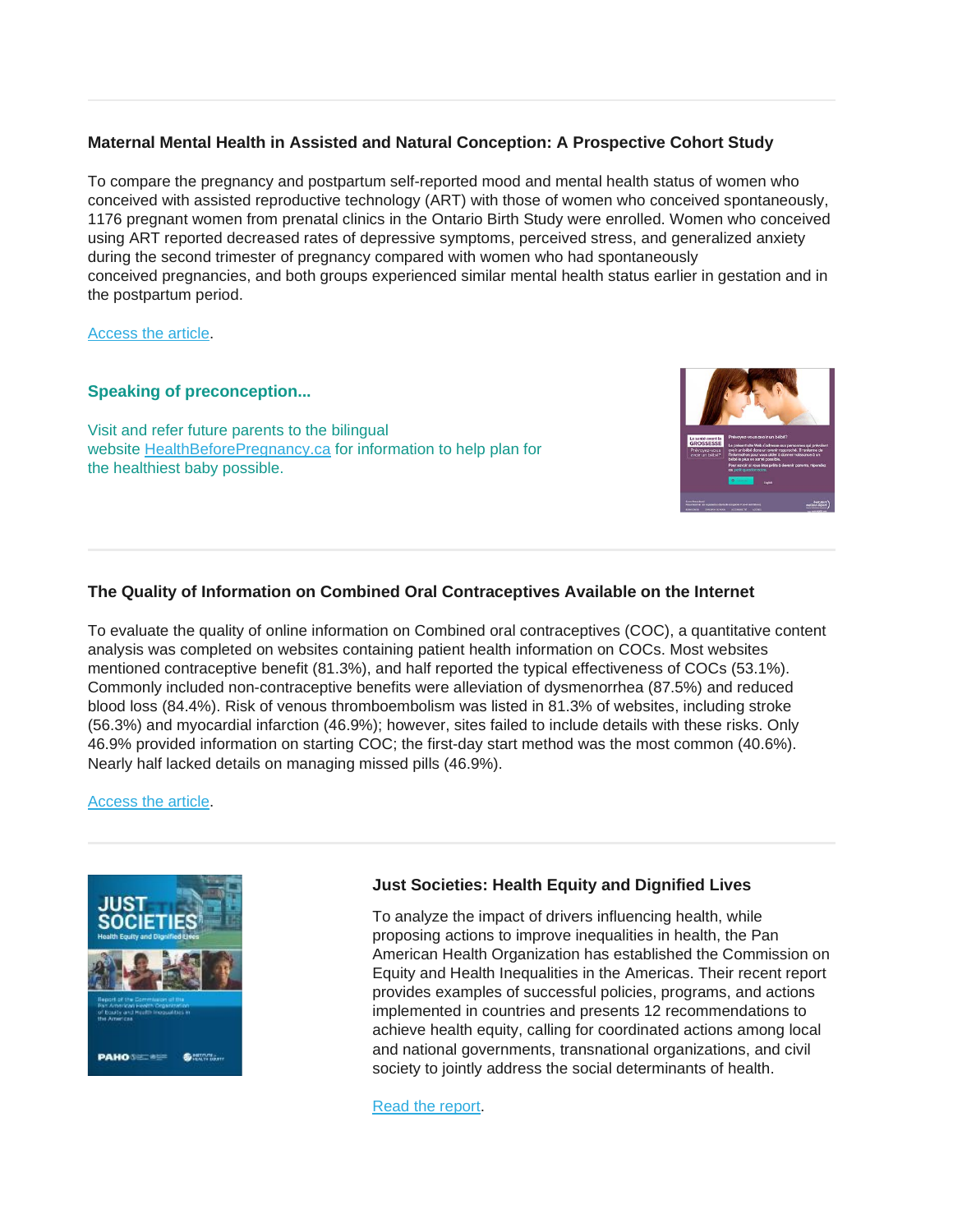#### **Speaking of equity...**

It's easier to achieve than it sounds. Check out some of Health Nexus's resources on the topic, such as:

- [Increasing Organizational Capacity for Health Equity Work:](https://resources.beststart.org/product/j34e-increasing-organizational-capacity-for-health-equity-work-report/)  [A Literature Review for Health Nexus.](https://resources.beststart.org/product/j34e-increasing-organizational-capacity-for-health-equity-work-report/)
- [Health Equity Impact Assessment \(HEIAs\): Getting Started](https://resources.beststart.org/product/j37e-health-equity-impact-assessment-getting-started-fact-sheet/)
- [Engaging in Reflexive Practice When Conducting HEIAs](https://resources.beststart.org/product/j39e-engaging-reflexive-practice-when-conducting-heias-fact-sheet/)

# **III. Current Initiatives**



#### **Call for Papers : A Special Issue on Poverty and Child Welfare Services**

The Child Welfare League of America (CWLA) and the Child Welfare League of Canada (CWLC) are pleased to announce [a](https://cwlc.us18.list-manage.com/track/click?u=88a1ea6ac41b2dce85f5ffe1b&id=45d66d4544&e=caf80ffe6b)  [call for papers for a special](https://cwlc.us18.list-manage.com/track/click?u=88a1ea6ac41b2dce85f5ffe1b&id=45d66d4544&e=caf80ffe6b) [issue of](https://cwlc.us18.list-manage.com/track/click?u=88a1ea6ac41b2dce85f5ffe1b&id=cc47da2ece&e=caf80ffe6b) *Child [Welfare](https://cwlc.us18.list-manage.com/track/click?u=88a1ea6ac41b2dce85f5ffe1b&id=cc47da2ece&e=caf80ffe6b)* journal dedicated to examining the relationship between poverty and child welfare system involvement. Prospective authors should submit abstracts of up to 750 words to managing editor Rachel Adams at [radams@cwla.org](mailto:radams@cwla.org) by December 20, 2019. Publication of the special issue is targeted for Spring 2021.

[Learn more.](https://cwlc.us18.list-manage.com/track/click?u=88a1ea6ac41b2dce85f5ffe1b&id=1e3494e5d3&e=caf80ffe6b)

#### **November is Fall Prevention Month!**

Subscribe to the Fall Prevention Month newsletter for campaign updates, ways to get involved, and ways to showcase your organization's great work in fall prevention across the lifespan!



[Learn more.](https://fallsloop.us14.list-manage.com/track/click?u=2c6611109dd93b6c70f4aee89&id=1e438f5d03&e=2dac09a144)



## **Review the Quality Standards for Youth and Family Engagement Draft**

These quality standards lay the foundation for consistent, formalized, measurable youth and family engagement practices in Ontario. Take a look at the quality standards and share your feedback in a short, four-question survey. An accompanying draft measurement tool has also been developed. Please email [cymhstandards@cheo.on.ca](mailto:cymhstandards@cheo.on.ca) if you would like to receive a copy.

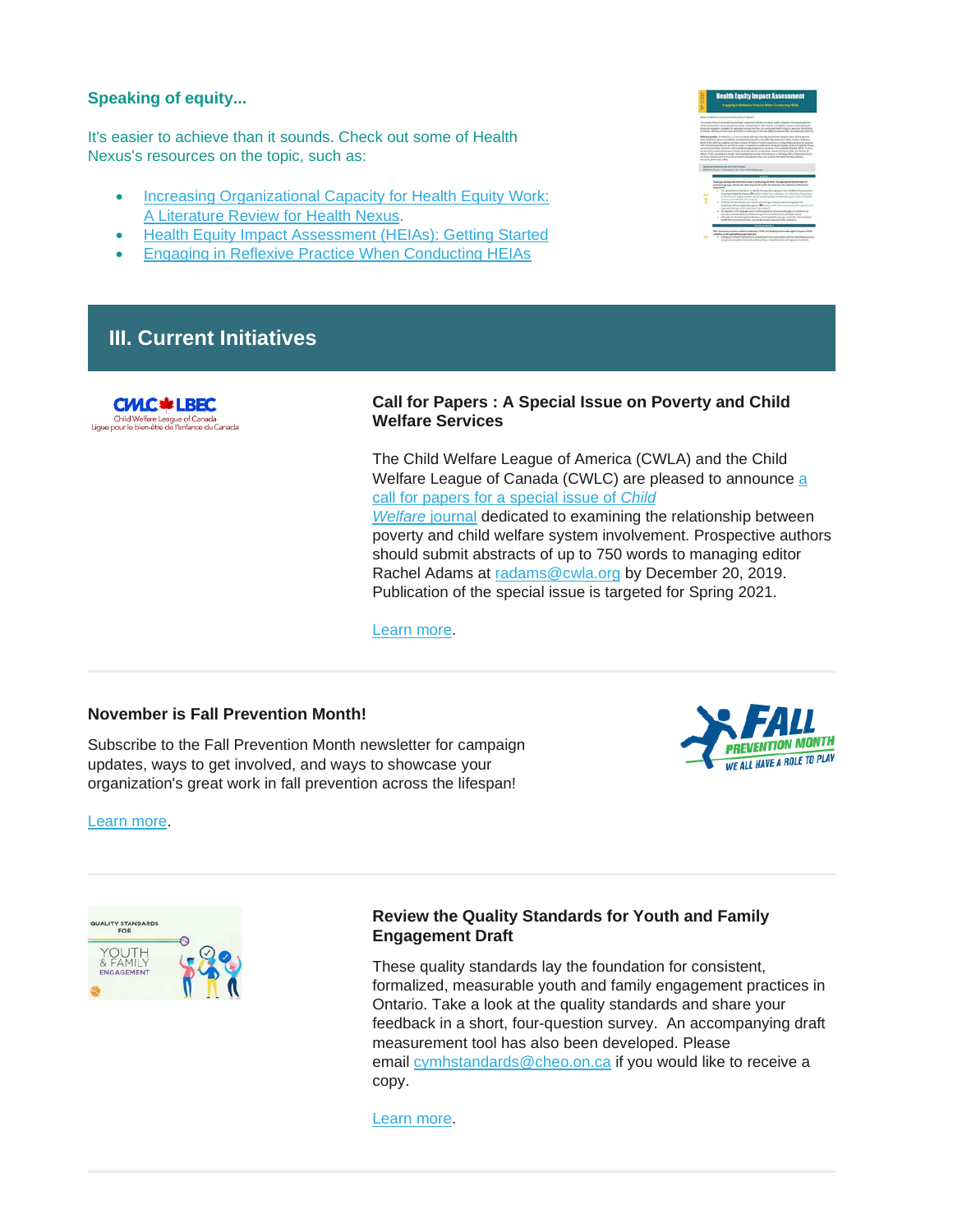#### **Survey: The Mental Health Commission of Canada (MHCC)**

The [Mental Health Commission of Canada \(MHCC\)](https://www.mentalhealthcommission.ca/) will be exploring opportunities for creating a more coordinated, supportive mental health system which fosters positive early development, mental health and resiliency in early childhood. The intention of this survey is to determine the strengths, needs and opportunities to support early childhood years mental health. Your survey responses will inform the identification of strategic priority areas for action and improvement for the MHCC.

#### [Learn more.](http://hosted.verticalresponse.com/1156975/a1ae49af0c/543049985/3492e15743/)



#### **Stoptober**

Stoptober aims at encouraging people to quit smoking for good. Since 2012, it has become an annual 28-day mass quitting attempt, offering resources and support for anyone trying to become smoke-free. In particular, the Cochrane Library released a [Special Collection](https://www.cochranelibrary.com/collections/doi/10.1002/14651858.SC000022/full) which highlights a selection of new or recently updated clinically relevant Cochrane Reviews that address tobacco addiction in the general population. The Cochrane Reviews in this collection are maintained by the [Cochrane Tobacco Addiction](http://tobacco.cochrane.org/)  [Group](http://tobacco.cochrane.org/) who work to ensure that interventions to treat or prevent tobacco addiction are supported by good-quality evidence that can inform healthcare decisions and policies.

[Learn more.](https://www.cochrane.org/news/stoptober)

# **IV. Upcoming Events**

Cultural Awareness Training

#### **Cultural Awareness Training Sessions**

Offered by [Nogojiwanong Friendship Centre](https://www.nogofc.ca/) in Peterborough, the CAT (Cultural Awareness Training) sessions are meant to provide an awareness about Indigenous people in Canada. Participants will have the opportunity to increase their knowledge, skills of the history, experiences, and events which have influenced the relationship of Indigenous people in Canada. The Indigenous population in Canada is the fastest growing population, the youngest, but also the most overrepresented population in the justice and child welfare systems. The goal of this workshop is to develop a knowledge base on Indigenous lived experiences and be able to support those individuals who are seeking your help and/or support. Many dates are offered **until March 31, 2020**.

[Learn more and register.](https://www.eventbrite.ca/e/cultural-awareness-training-tickets-59948914818)

#### **CCDI Webinar: Unconscious bias**

The term "unconscious bias" has become one of those phrases that people use liberally, but what does it really mean? The reality is that we all have bias – forces that shape our opinions and beliefs, which then in turn inform our behaviour, particularly as it relates to valuing diversity. So, what can you do about it? On **November 5th,** this webinar will examine how our perceptions of others are formulated, the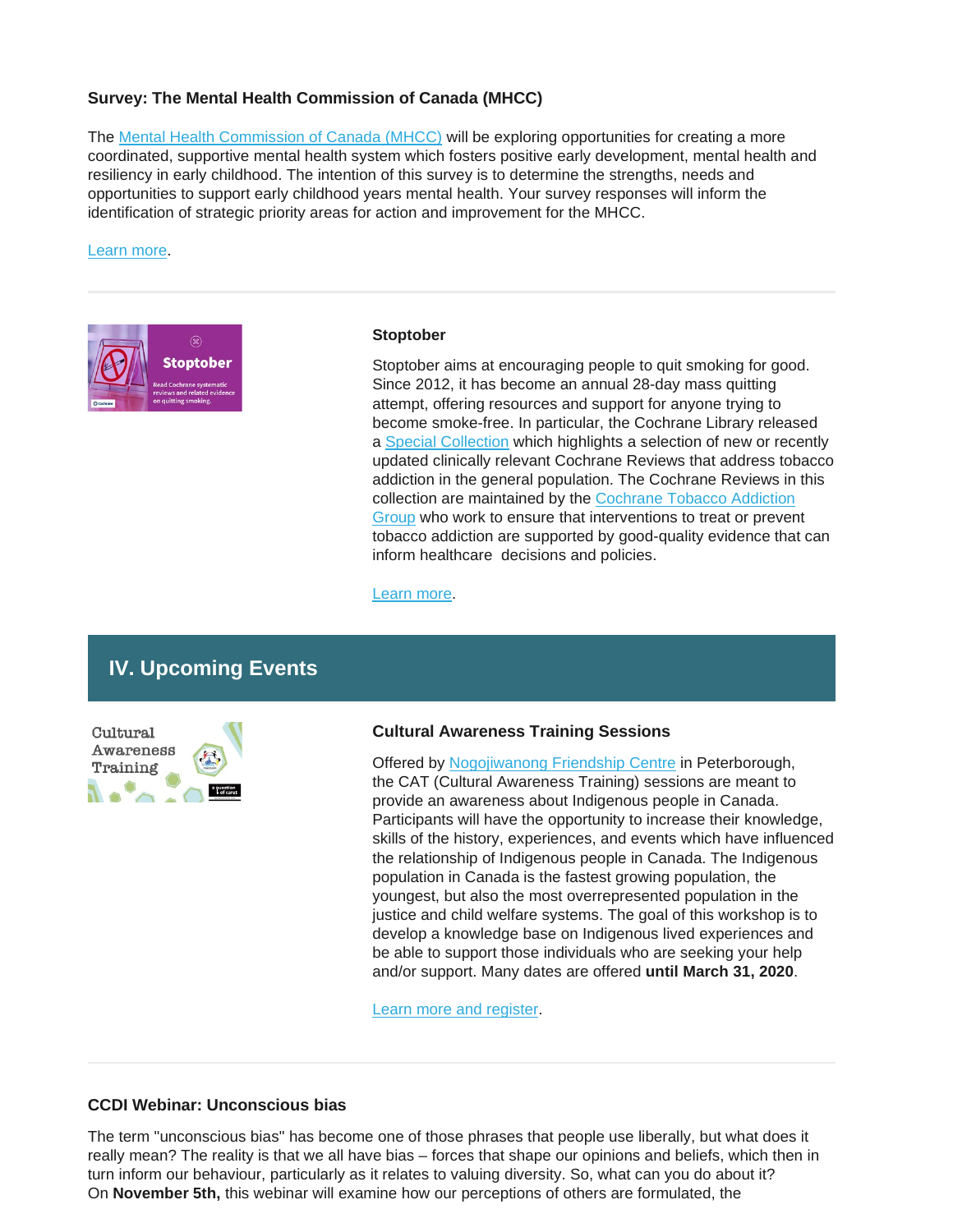entrenchment of bias that may be unconscious and its impact, and finally, how to enhance awareness and reduce the potential for disrespect that bias can engender.

[Learn more.](https://ccdi.ca/event-calendar/ccdi-webinar-unconscious-bias/)

## **OMSSA Webinar: Motivational Interviewing**

Motivational interviewing is a counselling method that helps people resolve ambivalent feelings and uncertainties to find the internal motivation they need to change their behavior. It is a practical, empathetic, and short-term process that takes into consideration how difficult it is to make life changes. Learn more from [the Ontario Municipal Social Services Association \(OMSSA\)](https://www.omssa.com/) on **November 6, 2019** at 12:30pm.

[Learn more.](https://omssa.com/webinar-motivational-interviewing.php)

#### **2019 BORN Ontario Conference**

Join [BORN Ontario](https://www.bornontario.ca/) on **November 7 & 8, 2019** at the Ottawa Conference and Event Centre. BORN is hosting a 2-day conference for health-care providers, administrators, policy makers, researchers, and students. Topics will include: Disruptive technology in health care, perinatal risk and safety, Ontario's maternal newborn data partnerships and using data to support better care – future trends. The keynote speaker will be Dr. Anthony Chang, cardiologist; founder & medical director of the Medical Intelligence and Innovation Institute.

**BÔRN** 

[Learn more and register.](https://www.bornontario.ca/en/whats-happening/2019-conference.aspx)

#### **CCDI Webinar: Unconscious Bias and Cannabis**

Since cannabis has been legal since only October 2018, there is still a significant amount of bias as it relates to the use of the drug. This webinar, taking place **November 07, 2019**, will explore the intersection of unconscious bias and cannabis and how the two could be colliding.

[Learn more.](https://ccdi.ca/event-calendar/ccdi-webinar-unconscious-bias-and-cannabis/)



## **Nobody's Perfect Facilitator Training**

On **November 12th to 15th, 2019**, [Families Canada](https://familiescanada.ca/) is hosting a Nobody's Perfect parenting program facilitator training in the GTA as part of the Multilingual Nobody's Perfect Project. You can become a community partner to access this free training event.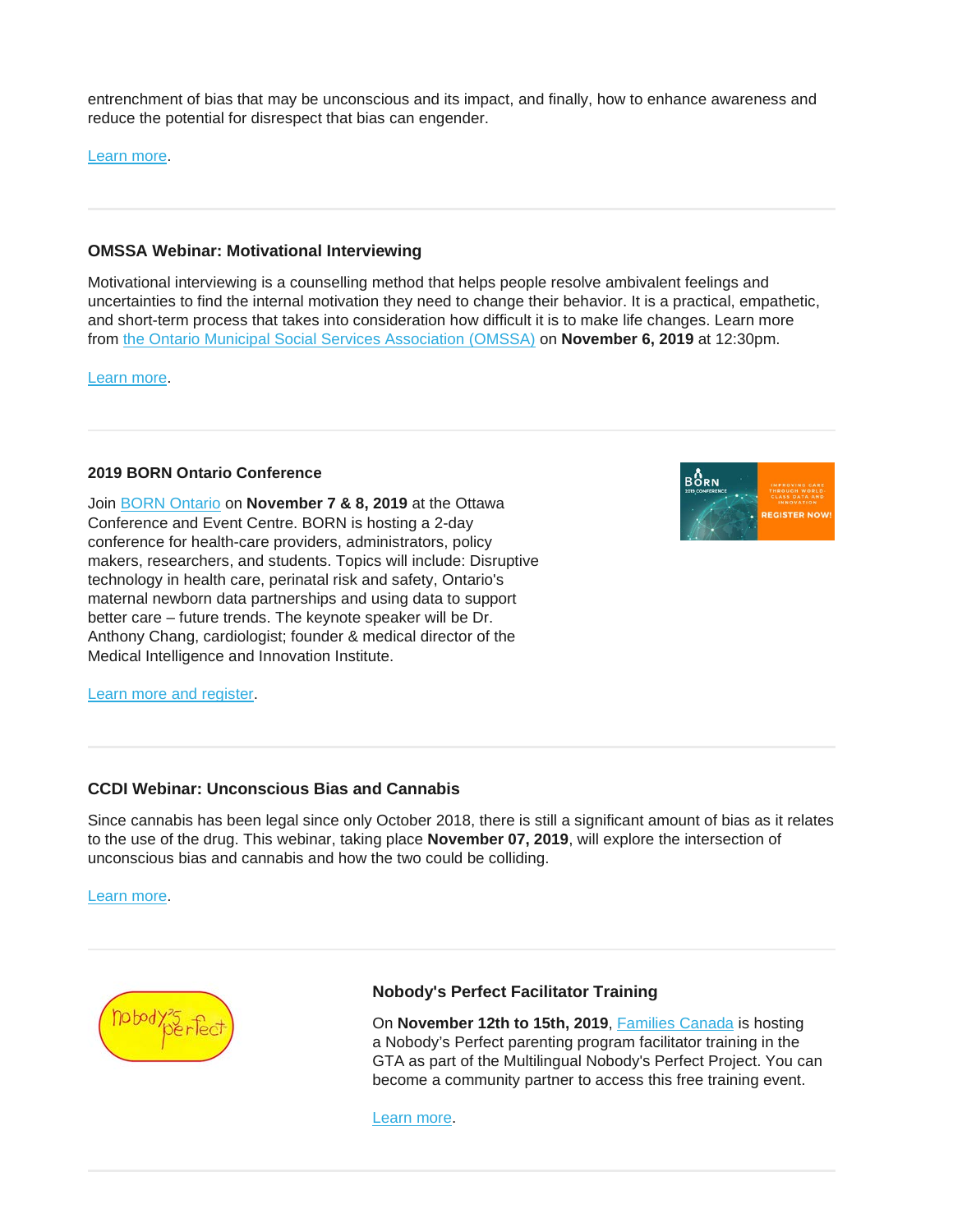#### **Webinar - Indigenous Perspectives on Patient Safety**

This webinar, taking place **November 14th** and sponsored by [Patients for Patient Safety Canada,](https://www.patientsafetyinstitute.ca/en/About/Programs/PPSC/Pages/default.aspx) invite speaker Gina Gaspard, a Clinical Nurse Specialist with the FHNA. Resources include Coyote's Food Medicines, an innovative storytelling project and campaign focused on healthy medication use developed by the FNHA in collaboration with Doctors of BC and the BC provincial government's Shared Care Committee. Nov. 14, 10 a.m

[Learn more.](https://firstnationshealthauthority.cmail20.com/t/i-l-pkrhjkk-wkutyxld-jr/)

## **Conference - Child Development Update**

On **November 22-23, 2019 in Toronto**, [the Continuing](https://www.cpd.utoronto.ca/)  [Professional Development unit at the Faculty of Medicine in](https://www.cpd.utoronto.ca/)  [Toronto](https://www.cpd.utoronto.ca/) is offering *the Child Development Update*, a 2-day conference that will enhance the clinicians' understanding of the link between current developmental paediatric research and its translation into clinical paediatric practice; new skills in clinical assessment and management of developmental disorders, and upto-date developments in the basic science and clinical research relevant to child development and diagnosis and treatments. Additional details about this conference can be reviewed at <https://www.childdevelopmentupdate.com/>

## **Advances in Nutrition: Mental Health Across the Lifespan**

*Advances in Nutrition: Mental Health Across the Lifespan* is a oneday conference offered by the Canadian Nutrition Society on **January 11, 2019** in Toronto. It will deliver an overview of current evidence and practice related to mental health and nutrition. Attendees will have the opportunity to learn from scientific experts and practitioners on treatment issues and how to address mental health conditions with diet and nutrition guidance.

[Learn more.](https://www.cns-scn.ca/events-activities/thematic-jan-11-2020/program)



# **The 2020 RHO Conference: The Current Practice, Research, Policy, Systems**

[Rainbow Health Ontario \(RHO\),](https://www.rainbowhealthontario.ca/) a program of [Sherbourne Health,](https://sherbourne.on.ca/) is pleased to announce the 6th RHO Conference, coming up **April 21-23, 2020 in Niagara Falls**, on the traditional territory of the Anishinaabeg, Haudenosaunee, Attawandaron (Neutral) and Wendat peoples, territory which is covered by the Upper Canada Treaties. The largest LGBT2SQ health conference in Canada, the RHO Conference provides a forum for knowledge exchange, networking and research presentations for health care service providers, researchers, government representatives and LGBT2SQ community members. Our **call for submissions for** 



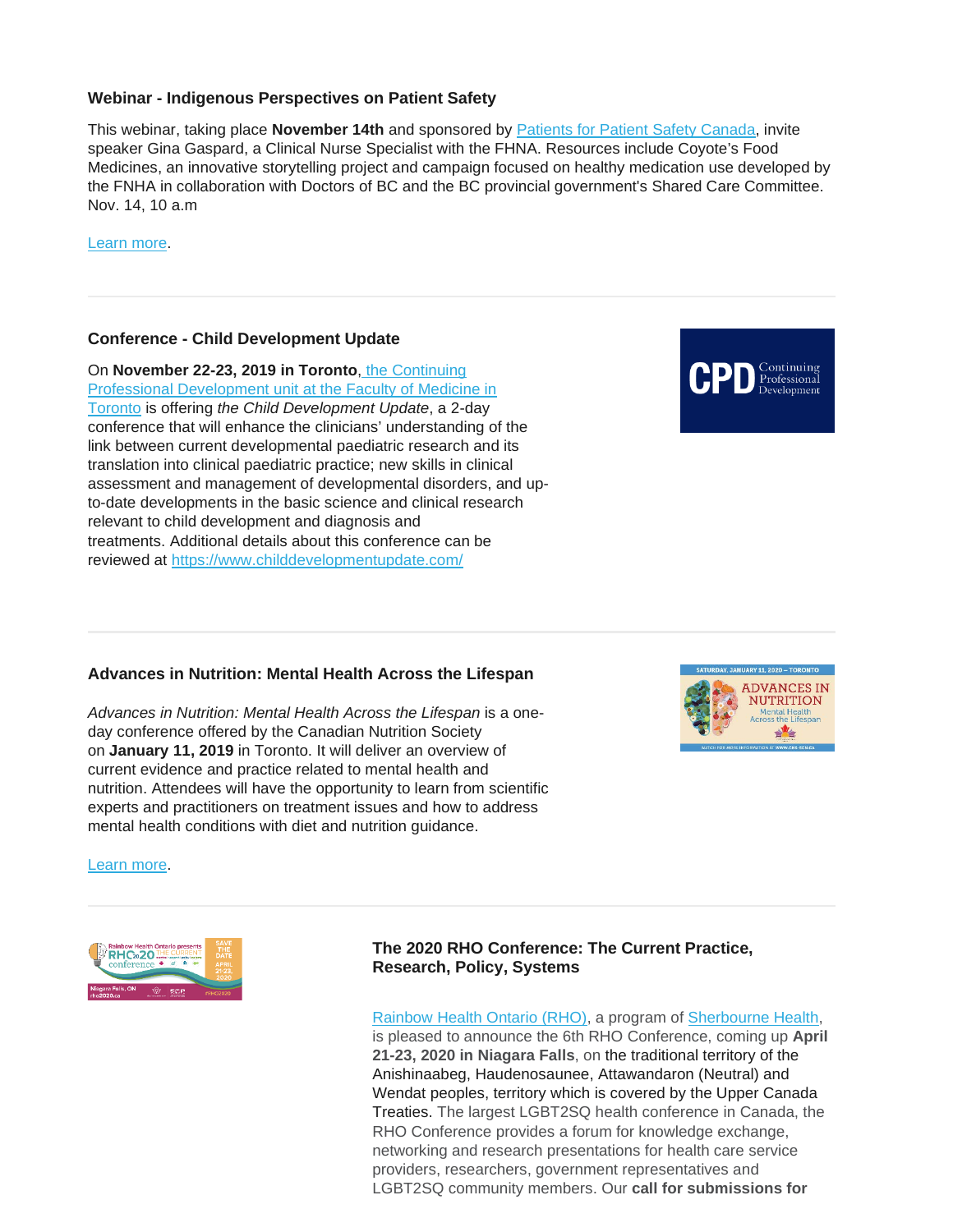**speakers and poster presentations is now open, closing June**  14. Visit our [Submissions page](https://www.rho2020.ca/call-for-submissions--appel-de-propositions.html) for guidelines, and [our form](https://events.eply.com/rho2020SpeakersConferenciers) to submit your abstract.

[Learn more.](https://www.rho2020.ca/)

# **V. Resources**

#### **Online Course : Understanding Trauma**

An online training program is aiming to educate health-care professionals about biases Indigenous women may experience as highlighted by allegations of recent coerced sterilizations. The program incorporates feedback from 11 Indigenous women's organizations from across Canada, and was led by a research team of mostly Indigenous women. The program includes information on traditional healing and Indigenous history such as residential schools and the '60s Scoop.

#### [Learn more.](https://www.cbc.ca/news/canada/thunder-bay/understanding-trauma-online-program-1.5303925)



#### **Risk-Benefit Assessment for Outdoor Play : A Canadian Toolkit**

This toolkit supports practitioners who encourage children's outdoor play. It takes a balanced approach to risk and safety. The toolkit was created it because of growing concerns that children are overprotected when playing outdoors or stopped from going outside altogether. As a result, they miss out on the joy and sense of adventure they should have from playing outside, and lose out on the long-term benefits of outdoor play.

[Learn more.](https://www.outdoorplaycanada.ca/portfolio_page/risk-benefit-assessment-for-outdoor-play-a-canadian-toolkit/)

## **Child Poverty by Federal Riding**

[Campaign 2000](https://campaign2000.ca/) has mapped the prevalence of child poverty by federal riding from coast to coast to coast. [The interactive map,](https://campaign2000.ca/child-poverty-by-federal-riding/) produced in partnership with the [Canadian Centre for Policy](https://www.policyalternatives.ca/)  [Alternatives,](https://www.policyalternatives.ca/) and [the corresponding report](https://campaign2000.ca/wp-content/uploads/2019/10/Child-povertyRiding-by-riding.pdf) is the second update to the initial 2015.



FAMILY SERVICE TORONTO



## **Family Engagement in Early Childhood Settings**

As much as early education is all about working with kids, it is also about supporting young parents in their journey of raising their child. In this episode, Mary Muhs, the Department Chair of Early Education at Rasmussen College, talks about how to build a strong family culture at your program. She shares how family relationships can influence the quality of your work with the kids in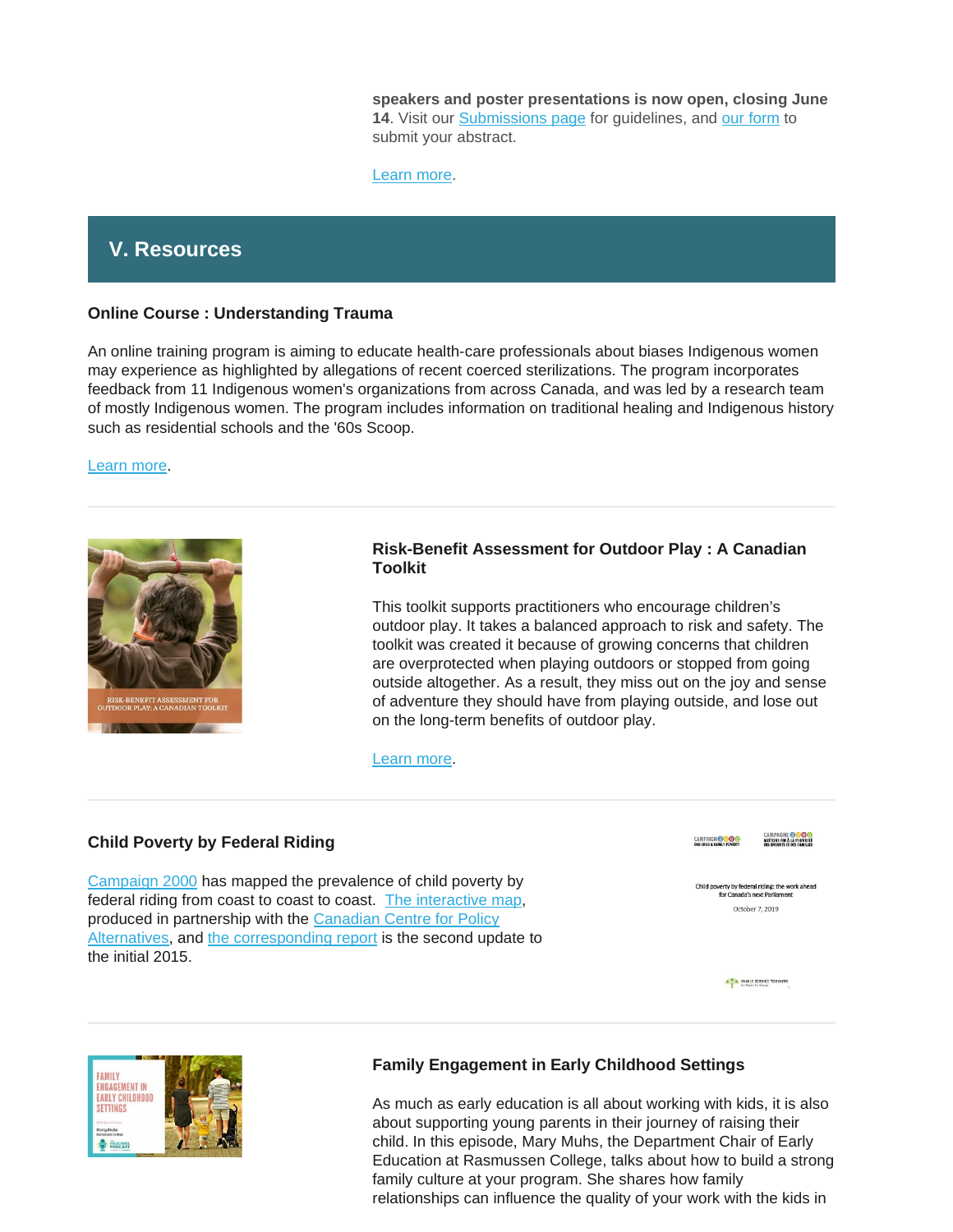the classroom and strategies on communicating with parents that center on relationship-building.

#### [Learn more.](https://blog.himama.com/preschool-podcast-mary-muhs/?utm_source=newsletter&utm_medium=email&utm_campaign=newsletter_09242019)

#### **See also:**

- [How to Engage Families in Services](https://resources.beststart.org/product/j11e-engage-families-in-services-manual/)
- Step by Step [Engaging Fathers in Programs for Families](https://resources.beststart.org/product/j12e-engaging-fathers-programs-families-manual/)
- [Welcoming and Celebrating Sexual Orientation and](https://resources.beststart.org/product/j14e-sexual-orientation-gender-diversity-families-manual/)  [Gender Diversity in Families](https://resources.beststart.org/product/j14e-sexual-orientation-gender-diversity-families-manual/)
- and [many more!](https://resources.beststart.org/product-category/resources/how-to-resources/)



# **Writing About Pregnancy Loss**

As health communicators, it's our job to tackle tricky subjects in a way that serves the user. So it's important to get these materials right. For example, losing a pregnancy can be traumatic. But you can take steps to write about it in a useful way.

#### [Learn more.](https://medium.com/wehearthealthliteracy/talking-about-pregnancy-loss-36e03f08590a)



## **An Indigenous Women's Reproductive Health Curriculum**

A new health curriculum has launched as of October 1st. This training program, "An Indigenous Women's Reproductive Health Curriculum", is meant to support health care professionals across Canada with caring for Indigenous women and provide information about the social determinants of Indigenous women's reproductive health.

[Learn more.](http://www.nurture-north.org/)

## **Free Online Course: Communicating Data Effectively**

Based on content from Skills Online, Public Health Training for Equitable Systems Change (PHESC) collaborative's [Communicating Data Effectively](https://utoronto.us19.list-manage.com/track/click?u=90989609f245ac5cf3326343a&id=5eb70dfc3d&e=361bf32a49) course is now open for enrollment. This course builds on the basic concepts of communication, outlined briefly in the [Basic Statistics for Public Health](https://utoronto.us19.list-manage.com/track/click?u=90989609f245ac5cf3326343a&id=51350a2834&e=361bf32a49) course. You will explore a range of communication strategies and ways of working that will ensure your data triggers appropriate action and impact.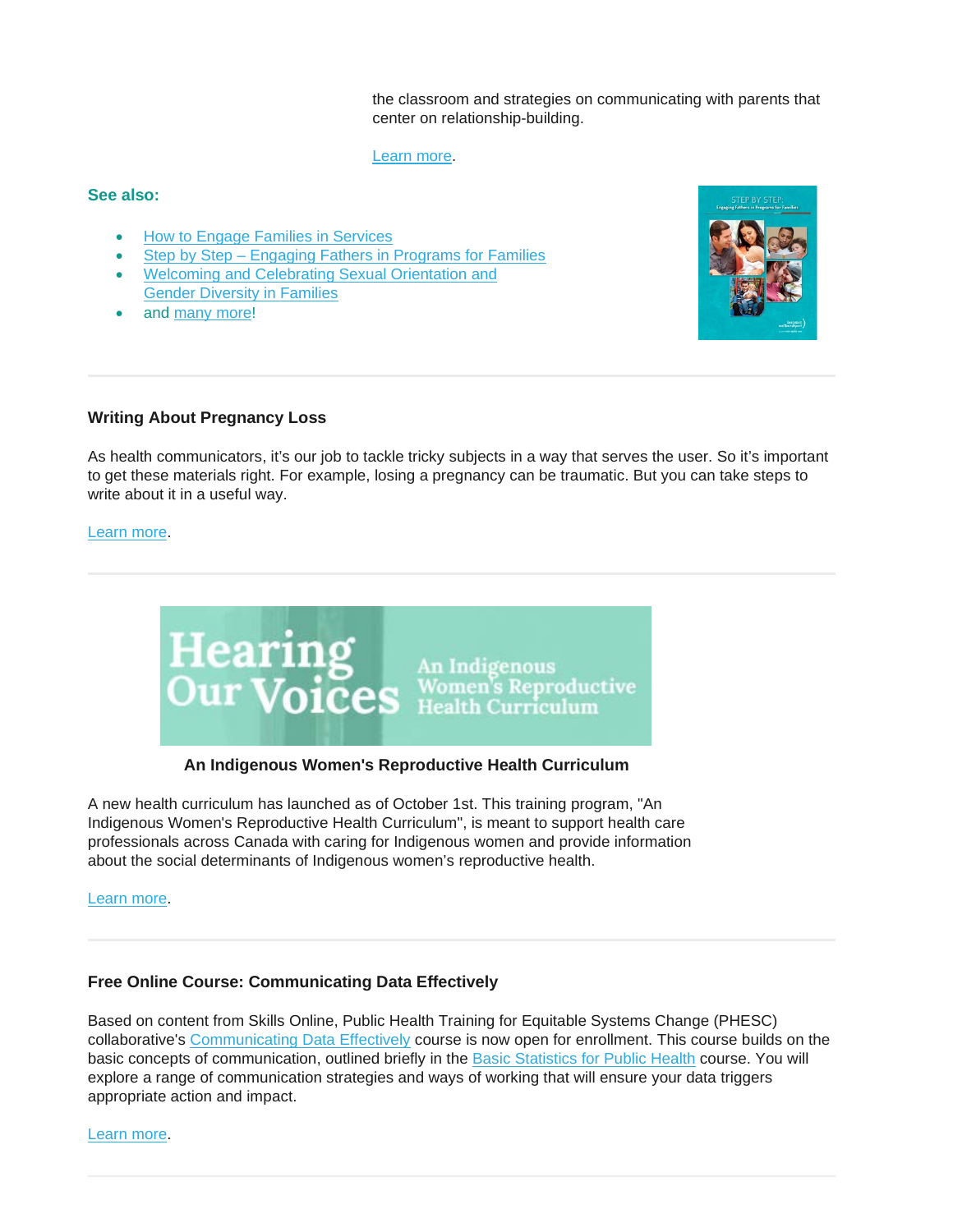# **Tenfold**

The Public Health Training for Equitable Systems Change (PHESC) collaborative recently launched **Tenfold**, a weekly podcast about community engagement and public health. Each week, a different public health professional joins the host to talk about their experiences with community engagement. Tenfold covers a range of topics from engaging Indigenous communities in a good way to the role of community engagement in knowledge exchange. Visit [phesc.ca/podcast](https://utoronto.us19.list-manage.com/track/click?u=90989609f245ac5cf3326343a&id=fa5dde0543&e=361bf32a49) to stream Episode 1 and view the show notes now!





## **The Creating Healthy Communities through Cross-sector Collaboration White Paper**

With the public health sector as a primary intended audience, the *Creating Healthy Communities through Cross-sector Collaboration* white paper frames the value of the arts and culture for advancing health and well-being in communities. It offers examples and recommendations for expanding cross-sector collaboration and innovation, with the following goals.

[Learn more](https://arts.ufl.edu/sites/creating-healthy-communities/resources/white-paper/) and [access the paper.](https://arts.ufl.edu/sites/creating-healthy-communities/resources/white-paper/)



by/par health nexus santé

180 Dundas Street West, Suite 301, Toronto, ON M5G 1Z8 Telephone: (416) 408-2249 | Toll-free: 1-800-397-9567 | Fax: (416) 408-2122 E-mail: [beststart@healthnexus.ca](mailto:beststart@healthnexus.ca?subject=Contact%20Us)



[Subscribe to this bulletin](mailto:mnchp@healthnexus.ca?subject=Unsubscribe%20to%20MNCHP%20bulletin%20and%20network) [Unsubscribe from this list](mailto:mnchp@healthnexus.ca?subject=Unsubscribe%20to%20MNCHP%20bulletin%20and%20network)

[Learn more about MNCHP Network](http://lists.beststart.org/listinfo.cgi/mnchp-beststart.org)